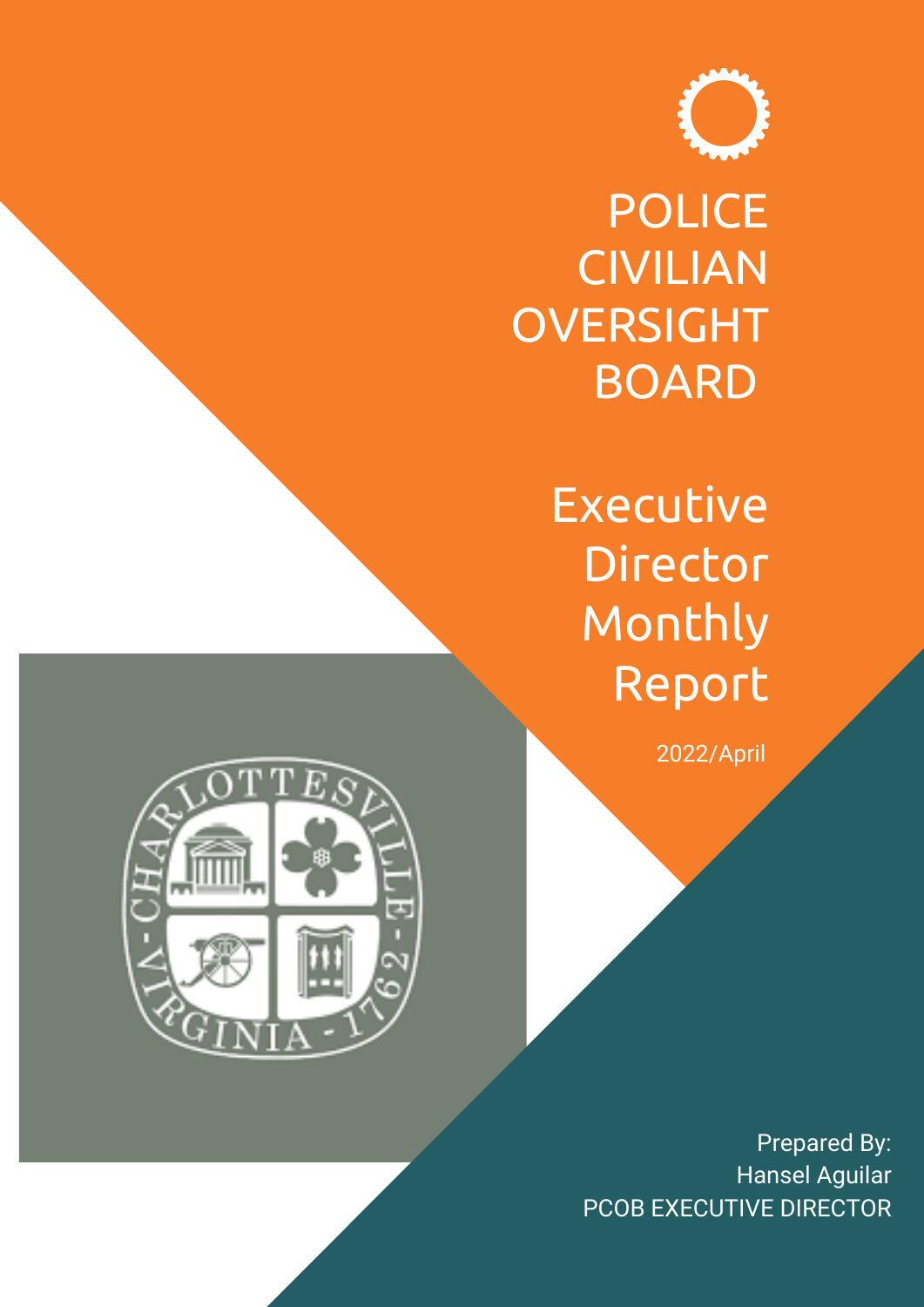### PUBLIC **OUTREACH** ACTIVITIES **01 Meeting with Circuit Court Clerk Dugger 03-15-2022 Meeting with Charlottesville Sheriff Brown 03-16-2022**

- **Meeting with Fairfax Co. CRP E.D. Richardson 03-18-2022**
- **Meeting with CPD 4th Amendment Analyst Jacobs 03-21-2022**
- **Meeting with the People's Coalition 04-06-2022**

**"JUSTICE IS THE CONSTANT AND PERPETUAL WILL TO ALLOT TO EVERY MAN HIS DUE."**

-ULPIAN

## ADMINISTRATIVE ACTIVITIES



#### **MEET OUR NEW ADDITION--- ELLA NELSEN**

**This month the Board was pleased to add UVA work-study student, Ella Nelsen, to its team. Ella is a first-year student at the University of Virginia. She is originally from Boone, North Carolina. She is studying Politics and Sociology, and hopes to apply those fields of study to her work with PCOB to help the Board create community trust and equitable policing. Ella is also involved in UVA Student Council's Financial Accessibility Committee and political groups at UVA and in the community.**

**Through the work-study program, Ella is serving as a clerical assistant to assist with the Board's administrative work. This program offers an excellent opportunity to develop valuable skills in office/administrative work, communications and public relations, while becoming familiar with the growing field of police oversight in the City, Commonwealth and the nation. Some work-study student responsibilities include, but are not limited to: assisting in the drafting and maintenance of files/records so they remain updated and easily accessible, sorting and distributing incoming snail and e-mail and preparing/drafting outgoing mail (envelopes, packages, etc.); answering the phone to take messages or redirecting calls to appropriate colleagues, assisting with the drafting of meeting minutes, assisting in office management and organization procedures, assisting with planning and coordinating outreach events, monitoring all media coverage of the agency using the latest digital communications tools, conducting research on public safety and law enforcement matters and other duties depending on the background of the student.**

**In the past weeks, Ella has undergone onboarding to introduce her to the City of Charlottesville government structure, strategic plan and organizational culture. Additionally, she has been receiving training on the field of civilian oversight and the specifics of the Charlottesville model. Although Ella has only been with the Board a few weeks, her impact has been immediate!**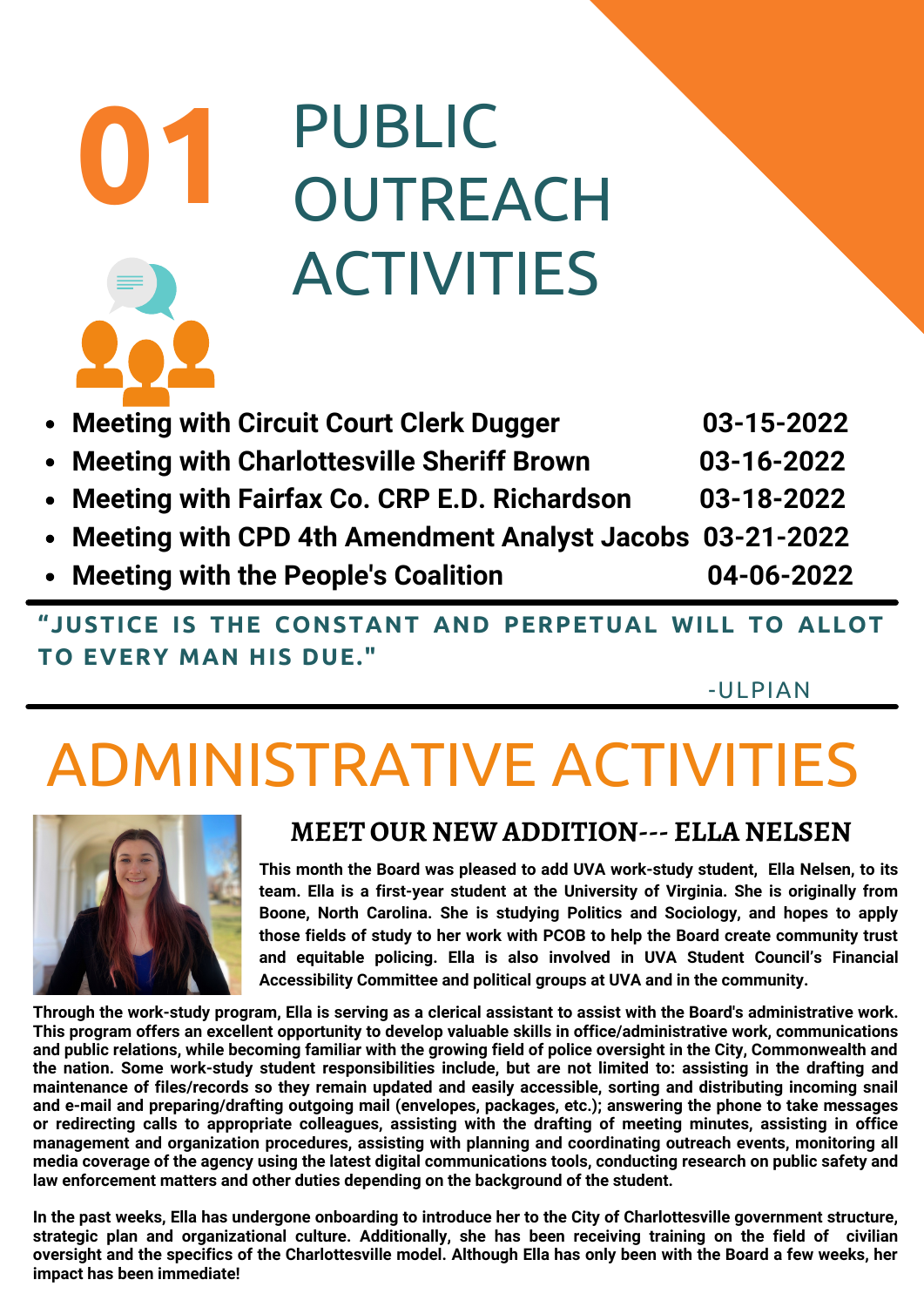# Budget-to-**Actuals**

 $\overline{OPT}E$ 

**AVAILABLE** 

59.9%



**SALARY & BENEFITS** 19.3%

> LEGAL 9.8%

#### **SALARY AND BENEFITS**

02

FY 22 LINE ITEM:= 43.20%<br>OF TOTAL BUDGET



**ADMIN OVERHEAD** 

Office supplies, Equipment, Education and<br>Training, Professional Development

**ADMIN OVERHEAD** 11%

> **AVAILABLE** FY 22 TOTAL BUDGET = \$350,000<br>Available = \$209,790.00